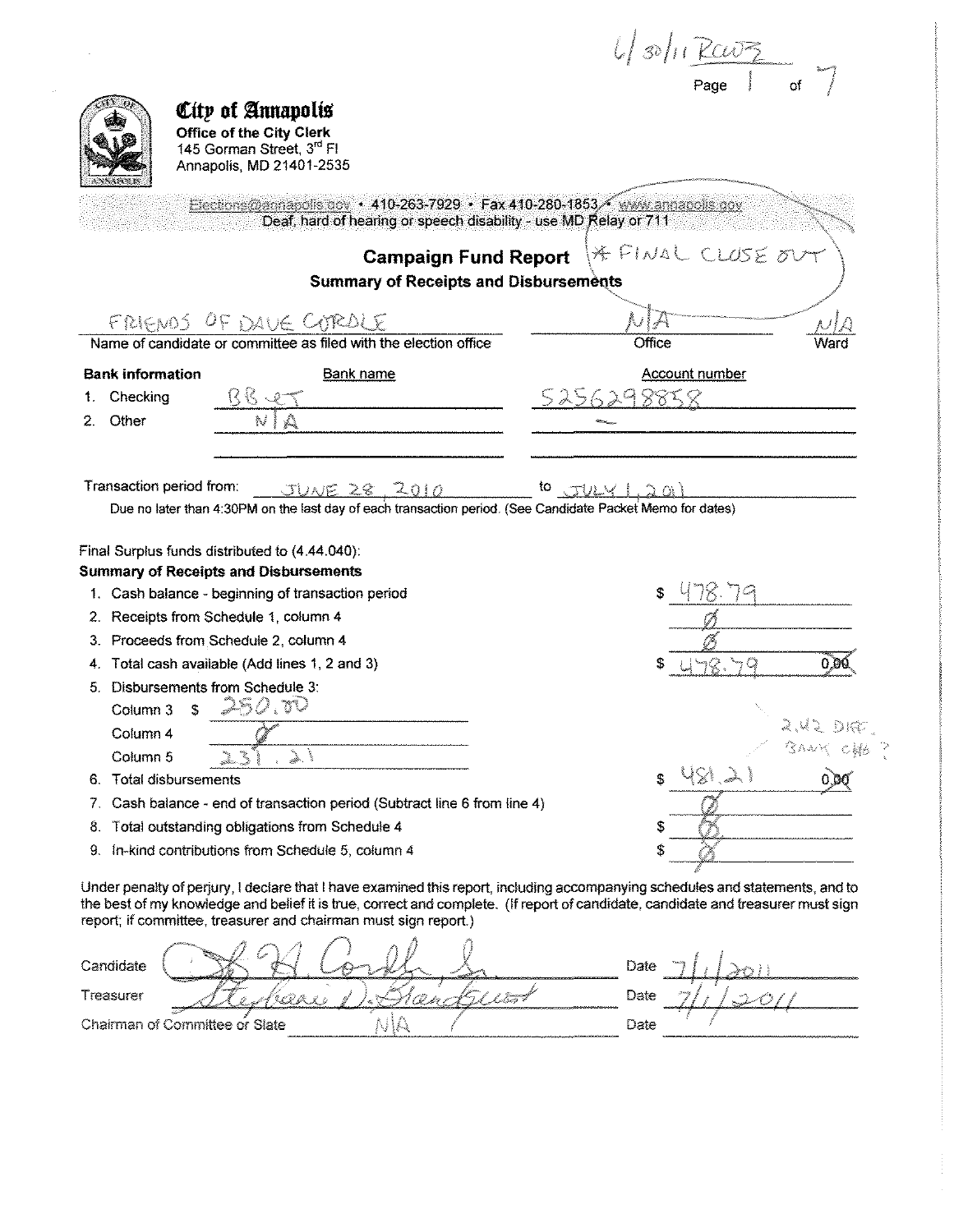



## *€itp* **of §mmpol{j**

**Office of the City Clerk**  145 Gorman Street, 3<sup>rd</sup> Fl Annapolis, MD 21401-2535

Elections@annapolis.gov • 410-263-7929 • Fax410-280-1853 • www.annapolis.gov Deaf, hard of hearing or speech disability - use MD Relay or 711 도 많은 다

| Name of candidate or committee FRIENDS OF DAVE CORDLE |             |                     |  |
|-------------------------------------------------------|-------------|---------------------|--|
| Report period - transactions from                     | JUE 28.2010 | $10$ $TVU5$ $1$ $2$ |  |

### **Schedule 1 - Contributions and Receipts**

(Excluding Transfers, Loans and In-kind Contributions)

| Amount |
|--------|
|        |
|        |
|        |
|        |
|        |
|        |
|        |
|        |
|        |
|        |
|        |
|        |
|        |
|        |
|        |
|        |
|        |
|        |
|        |
|        |
|        |
|        |
|        |
|        |
|        |
|        |
|        |
|        |
|        |

Total this page \$

*(i)*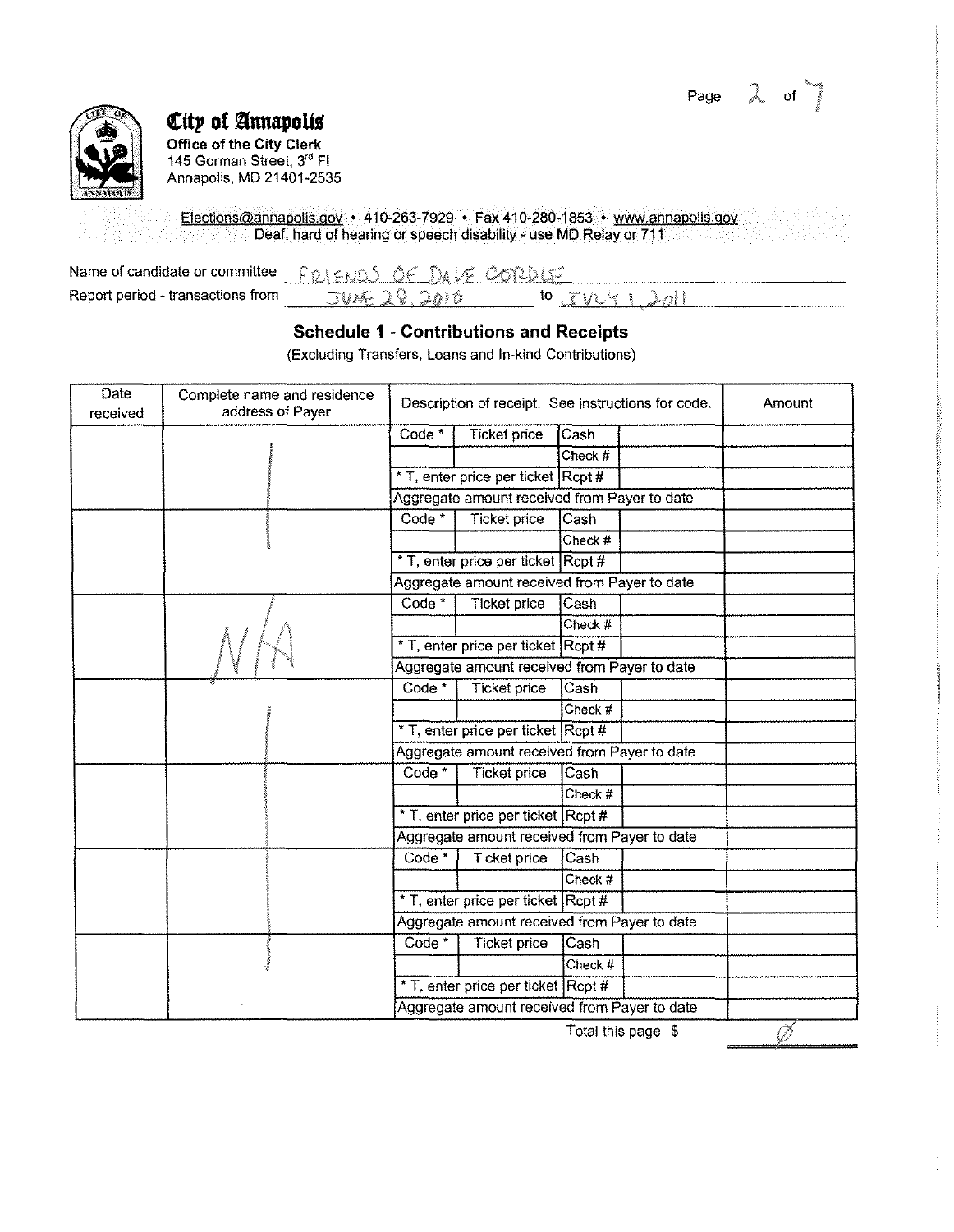Page  $\leq$  of



 $\varepsilon$ ity of Annapolis **Office of the City Clerk**  145 Gorman Street, 3<sup>re</sup> Fl Annapolis, MD 21401-2535

Elections@annapolis.gov • 410-263-7929 • Fax 410-280-1853 • www.annapolis.qoy Deaf, hard of hearing or speech disability- use MD Relay or 711

| Name of candidate or committee    | <b>FRIENDS OF DAVE CAROLE</b> |  |
|-----------------------------------|-------------------------------|--|
| Report period - transactions from | $TINE-TS-2B+A$                |  |

#### **Schedule 2 - Loans and Transfers**

| <b>Date</b><br>received | Complete name and residence<br>address of Payer | Description of loan or transfer            | Amount |
|-------------------------|-------------------------------------------------|--------------------------------------------|--------|
|                         |                                                 | Aggregate amount of<br>loan or transfer \$ |        |
|                         |                                                 | Aggregate amount of<br>loan or transfer \$ |        |
|                         |                                                 | Aggregate amount of<br>loan or transfer \$ |        |
|                         |                                                 | Aggregate amount of<br>loan or transfer \$ |        |
|                         |                                                 | Aggregate amount of<br>loan or transfer \$ |        |
|                         |                                                 | Aggregate amount of<br>loan or transfer \$ |        |
|                         |                                                 | Aggregate amount of<br>loan or transfer \$ |        |
|                         |                                                 | Aggregate amount of<br>loan or transfer \$ |        |
|                         |                                                 | Aggregate amount of<br>loan or transfer \$ |        |
|                         |                                                 | Aggregate amount of<br>loan or transfer \$ | an R   |

Total this page \$

 $\gamma$  .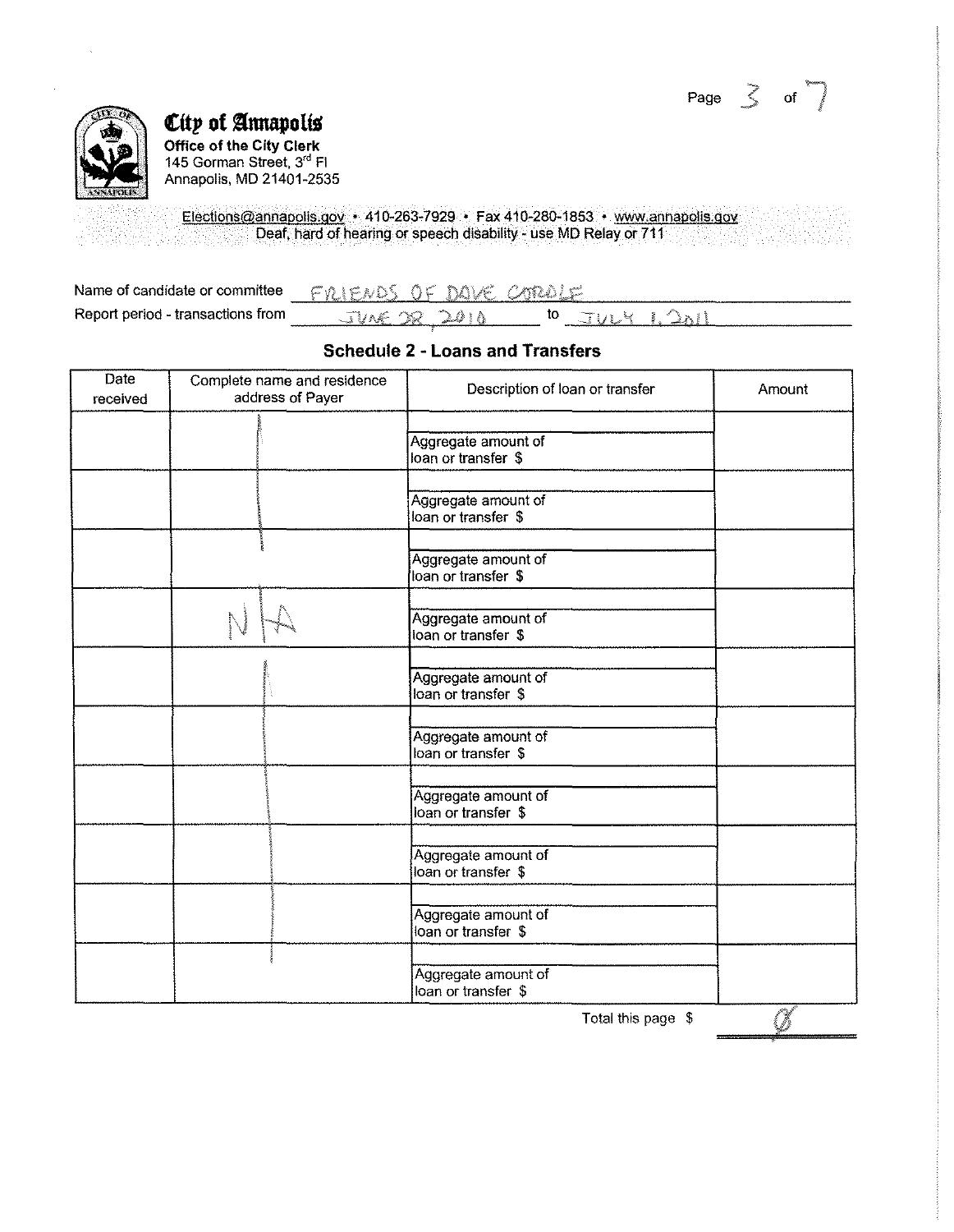Page  $\begin{bmatrix} 1 & 0 \\ 0 & 1 \end{bmatrix}$ 



#### **City of Annapolis Office of the City Clerk**  145 Gorman Street,  $3<sup>rd</sup>$  Fl Annapolis, MD 21401-2535

Elections@annapolis.gov • 410-263-7929 • Fax 410-280-1853 • www.annapolis.gov Deaf, hard of hearing or speech disability- use MD Relay or 711

Name of candidate or committee  $\frac{\text{FPLENDS OF DQUE CONDICE}}{\text{JURL D9}}$ <br>Report period - transactions from  $\frac{\text{JURL D9}}{\text{JURL D9}}$ 

to rule

**Schedule 3 - Disbursements** 

 $\rightarrow$ 

|           | 2                                            | 3                                                                                                      |              | 4                                               |        | 5                                         |                             |                 |
|-----------|----------------------------------------------|--------------------------------------------------------------------------------------------------------|--------------|-------------------------------------------------|--------|-------------------------------------------|-----------------------------|-----------------|
|           |                                              | Salaries and all payments other than loan<br>payments                                                  |              | Loan payments                                   |        | Transfers to other<br>funds (candidate or |                             |                 |
| Date      | Payee and<br>address                         | Code                                                                                                   | Amount       | Method                                          | Amount | Method                                    | committee name<br>required) | Amount          |
|           |                                              |                                                                                                        |              | Check $# \left[ \bigotimes \widehat{U} \right]$ |        | Check #                                   | FRIENDS OF                  |                 |
| 8/5/10    |                                              | $\mathcal{O}$                                                                                          | -32<br>작고 그  | Cash                                            |        | Cash                                      | CHICKFERROR 4000            |                 |
|           | FRIEND OFC.<br>FERRY 3617<br>ANNAP, MO 21408 |                                                                                                        |              | $\overline{\text{Rept}\,#}$                     |        | Rcpt#                                     |                             |                 |
|           | INGLIKS HOVE                                 | $\begin{pmatrix} 0 & 0 \\ 0 & 0 \\ 0 & 0 \end{pmatrix} \begin{pmatrix} 0 \\ 0 \\ 0 \\ 0 \end{pmatrix}$ |              | Check #<br>604                                  |        | Check #                                   |                             |                 |
| $8  7  0$ | SPARD FE,                                    |                                                                                                        | $150^{00}$ + | Cash                                            |        | Cash                                      |                             |                 |
|           |                                              |                                                                                                        |              | Rcpt #                                          |        | Rcpt #                                    |                             |                 |
|           |                                              |                                                                                                        |              | Check #<br>606                                  |        | Check #                                   |                             |                 |
|           |                                              |                                                                                                        |              | Cash                                            |        | Cash                                      |                             |                 |
|           |                                              |                                                                                                        |              | Rcpt #                                          |        | Rcpt #                                    |                             |                 |
|           | <b>MEATIVERS BEE</b>                         |                                                                                                        |              | Check #<br>605                                  |        | Check #                                   | WEATABASSES                 |                 |
| 8131119   | COLSTATTE                                    | $\mathcal{C}$                                                                                          |              | Cash                                            |        | Cash                                      | FORSTATTY                   | a dhe që një    |
|           | GRINNSVILLE, PED.                            |                                                                                                        |              | Rcpt#                                           |        | Rcpt#                                     |                             |                 |
|           |                                              |                                                                                                        |              | Check #<br>QQ.                                  |        | Check #                                   | FRIENDS OF                  |                 |
| 918/1c    | FRIENDS OF                                   |                                                                                                        |              | Cash                                            |        | Cash                                      | HEREB MEMILION              |                 |
|           | XNNR 214031                                  |                                                                                                        |              | Rcpt #                                          |        | Rcpt#                                     |                             |                 |
|           | Totals this page \$                          |                                                                                                        | <b>5022</b>  |                                                 |        |                                           |                             | <u>\$155.00</u> |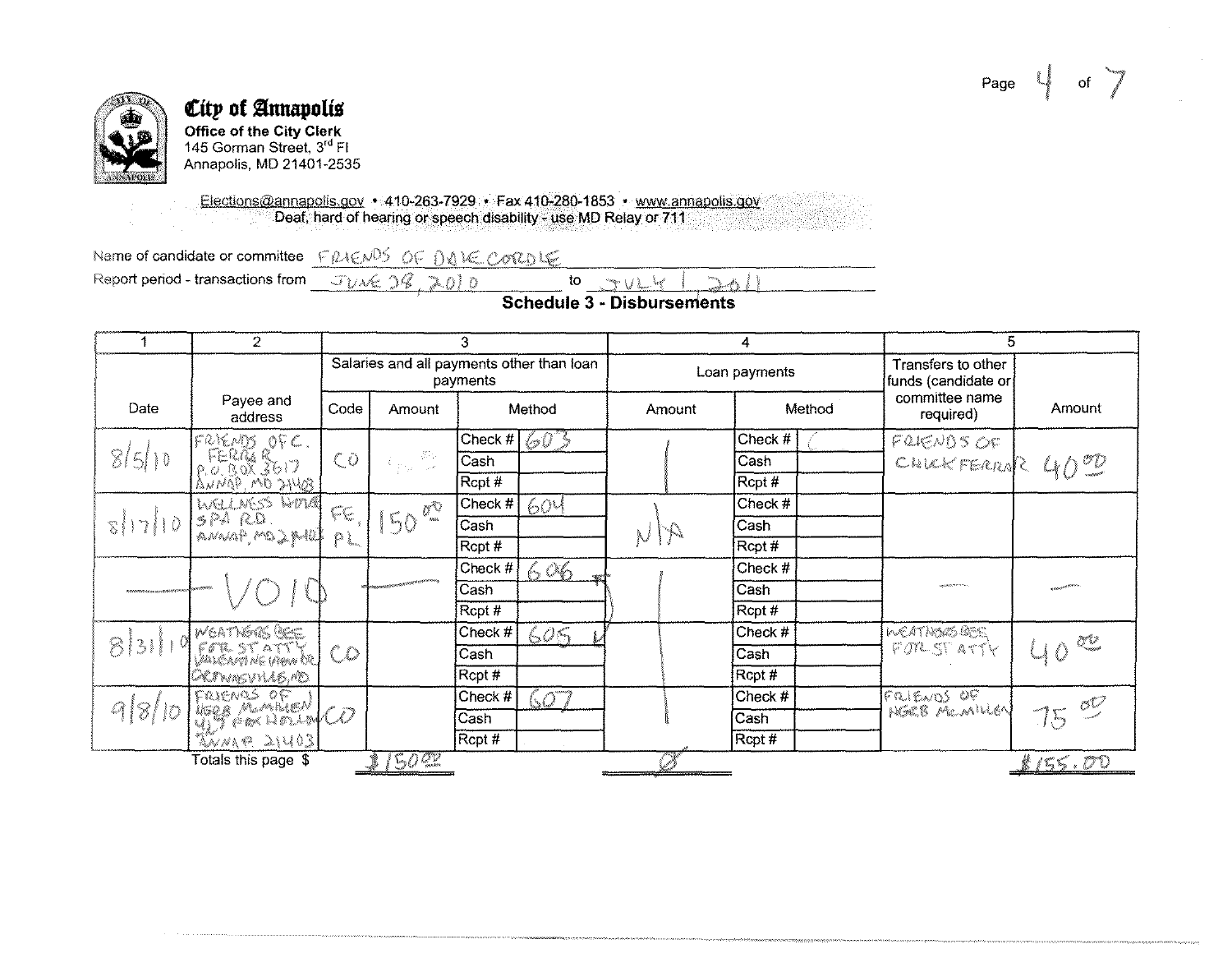Page  $\overline{5}$  of  $\overline{7}$ 



## City of Annapolis Office of the City Clerk 145 Gorman Street, 3"' Fl Annapolis, MD 21401-2535

## EB Koleoso@annapolis.gov · 410-263-7942 · Fax 410-280-1853 · TDD 410-263-7943 · www.annapolis.gov

Name of candidate or committee

FRIENDS OF DAVE COORDIE

Report period - transactions from

 $.3010$  to  $JULY$ VNE 22

## Schedule 3 - Disbursements

 $201$ 

| 1                                         | $\mathbf{2}$      | 3                                                  |                         | 4                 |         | 5                                         |        |
|-------------------------------------------|-------------------|----------------------------------------------------|-------------------------|-------------------|---------|-------------------------------------------|--------|
|                                           |                   | Salaries and all payments other than loan payments |                         | Loan payments     |         | Transfers to other<br>funds (candidate or |        |
| Date                                      | Payee and address | Code<br>Amount                                     | Method                  | Amount            | Method  | committee name<br>required)               | Amount |
|                                           | ROTAGAET OF       | FE.                                                | 608<br>Check #          |                   | Check # |                                           |        |
|                                           |                   | 10000                                              | Cash                    |                   | Cash    |                                           |        |
|                                           | RUME OM, GANNA    | p.                                                 | Rcpt #                  |                   | Rcpt#   |                                           |        |
|                                           | ANNAPALIS REP.    |                                                    | 609<br>Check #          |                   | Check # | ANNAP REP                                 |        |
|                                           | SEWESTSAMM CO     |                                                    | Cash                    |                   | Cash    | CENT COMM!                                |        |
|                                           |                   |                                                    | Rcpt #                  |                   | Rcpt#   |                                           |        |
|                                           |                   |                                                    | C10<br>$ {\rm Check}\#$ |                   | Check # |                                           |        |
| 5 <sup>1</sup>                            |                   |                                                    | Cash                    | $\wedge$ $\vdash$ | Cash    | AMMAP REP 362                             |        |
|                                           | ANAGOTIS DEO      |                                                    | Rcpt#                   |                   | Rept#   |                                           |        |
| $\left \left \left \right \right \right $ |                   |                                                    | Check #                 |                   | Check # |                                           |        |
|                                           | ACCOUNT           |                                                    | <b>Cash</b>             |                   | Cash    |                                           |        |
|                                           |                   |                                                    | Rcot#                   |                   | Rcpt#   |                                           |        |
|                                           |                   |                                                    | Check #                 |                   | Check # |                                           |        |
|                                           |                   |                                                    | <b>Cash</b>             |                   | Cash    |                                           |        |
|                                           |                   |                                                    | Rcpt#                   |                   | Rcpt#   |                                           |        |
|                                           |                   |                                                    | Check #                 |                   | Check # |                                           |        |
|                                           |                   |                                                    | ∣Cash                   |                   | Cash    |                                           |        |
|                                           |                   |                                                    | Recpt#                  |                   | Rcpt#   |                                           |        |
|                                           | Totals this page  | S                                                  |                         |                   |         | 今 つら デ                                    |        |
|                                           |                   |                                                    |                         |                   |         |                                           |        |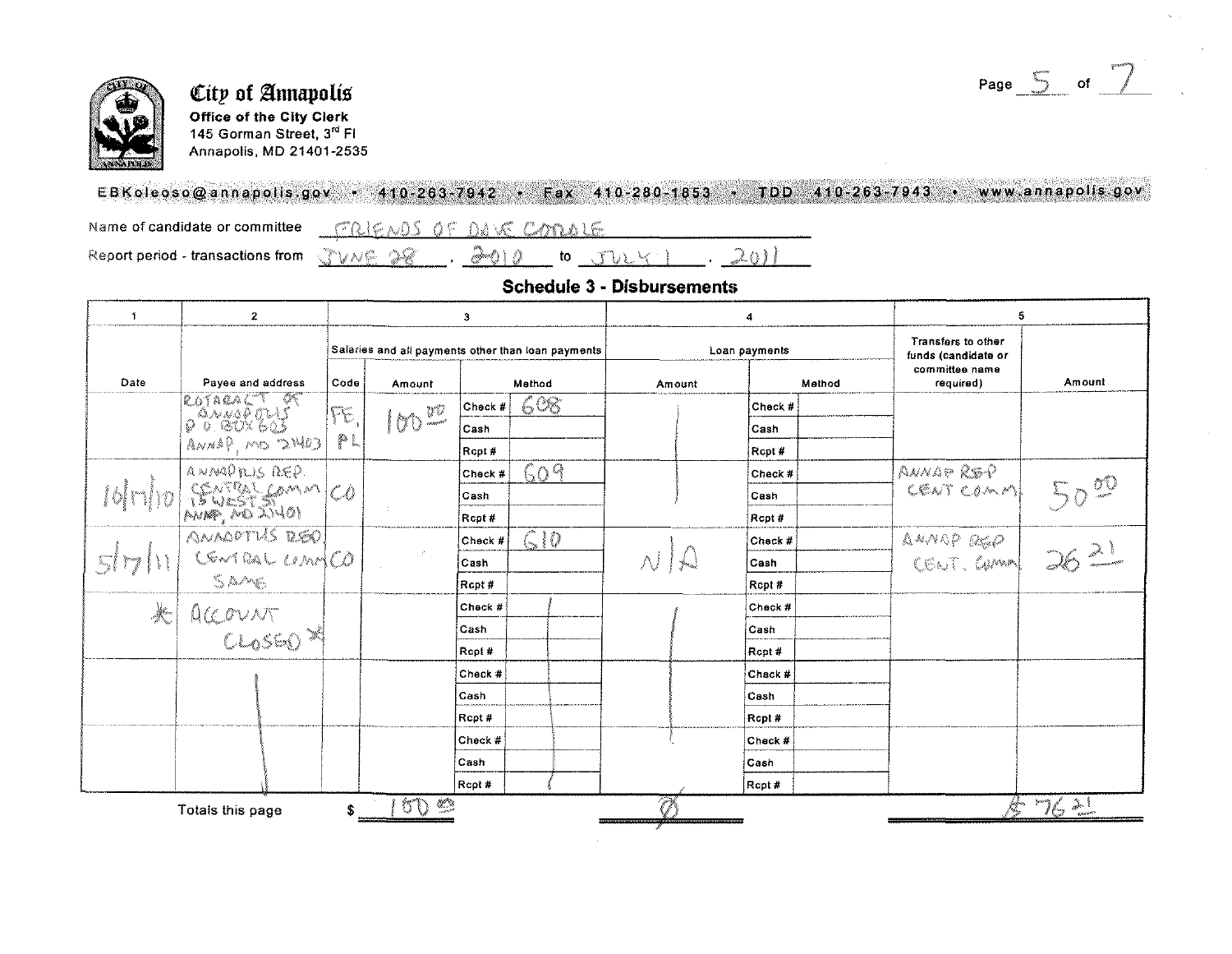Page  $6 \circ$  of  $7$ 



# **City of Annapolis**

**Office of the City Clerk**  145 Gorman Street, 3<sup>ro</sup> Fl Annapolis, MD 21401-2535

Elections@annapolis.gov • 410-263-7929 • Fax 410-280-1853 • www.annapolis.gov Deaf, hard of hearing or speech disability- use MD Relay or 711

| Name of fund or committee | PRIENCIS OF DAVE CORDIE |  |
|---------------------------|-------------------------|--|
| Debts as of               | STULY 1 201             |  |

## **Schedule 4 - Outstanding Obligations as of End of Report Period**

| $\ddagger$       | $\sqrt{2}$                                         | $\mathbf 3$        | $\overline{\mathbf{4}}$ |
|------------------|----------------------------------------------------|--------------------|-------------------------|
| Name and address | Description of debt (Loans,<br>unpaid bills, etc.) | Date debt incurred | Amount                  |
|                  |                                                    |                    |                         |
|                  |                                                    |                    |                         |
|                  |                                                    |                    |                         |
|                  |                                                    |                    |                         |
|                  |                                                    |                    |                         |
|                  |                                                    |                    |                         |
|                  |                                                    |                    |                         |
|                  |                                                    |                    |                         |
|                  |                                                    |                    |                         |
|                  |                                                    |                    |                         |
|                  |                                                    |                    |                         |
|                  |                                                    |                    |                         |
|                  |                                                    |                    |                         |
|                  |                                                    |                    |                         |
|                  |                                                    | Total this page \$ |                         |

*g*